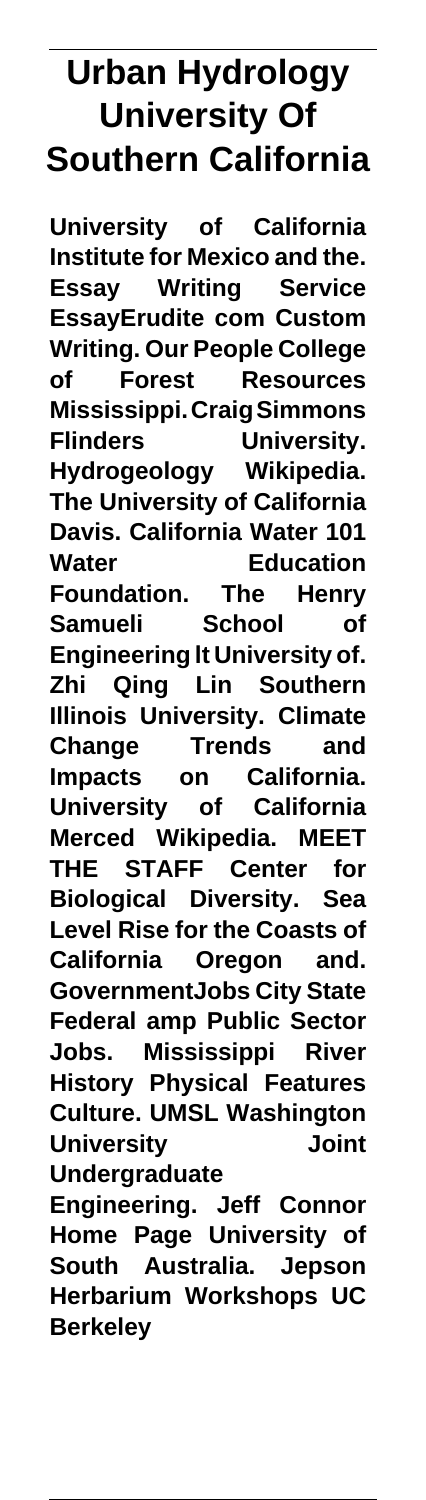#### **University of California Institute for Mexico and the** May 5th, 2018 - Octavio Aburto Oropeza

Center for Marine Biodiversity and

Conservation UC San Diego Héctor Reyes

Bonilla Departamento Académico de

BiologÃa Marina Universidad AutÃ<sup>3</sup>noma de

Baja California Sur''**Essay Writing Service EssayErudite com Custom Writing** May 5th, 2018 - We provide excellent essay writing service 24 7 Enjoy proficient essay writing and custom writing services provided by professional academic writers'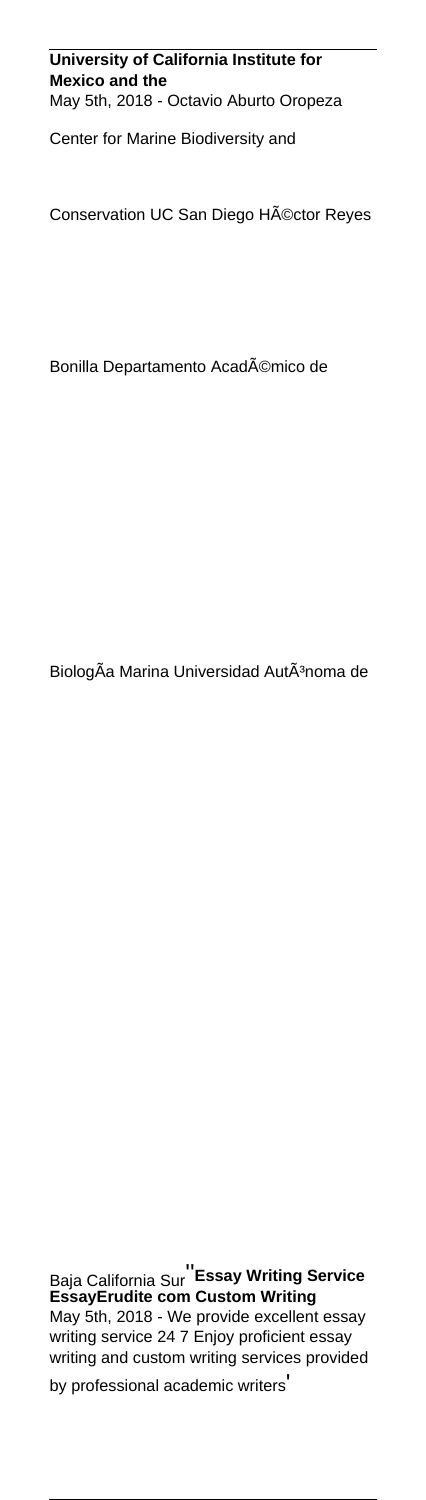'**Our People College of Forest Resources Mississippi**

May 1st, 2018 - Assistant Professor Phone 662 325 5809 Email heather alexander msstate edu Address Thompson Hall 327 Thompson Hall 775 Stone Blvd P O Box 9681 Mississippi State MS 39762''**Craig**

# **Simmons Flinders**

**University**

May 3rd, 2018 - Research interests Simmons has diverse and interdisciplinary research interests and expertise in essential areas of groundwater hydrology hydrological science environmental science earth science geoscience and applied physical and engineering sciences''**Hydrogeology Wikipedia May 6th, 2018 - Introduction Hydrogeology is an interdisciplinary subject it can be difficult to account fully for the chemical physical biological and even legal interactions between soil water nature and society**''**The University of California Davis** May 4th, 2018 - University of California Davis California and issues relating to particularly agricultural and urban The Southern California Riparian Ecosystem''**California Water 101 Water Education Foundation**

May 3rd, 2018 - California has been called the most hydrologically altered landmass on the planet and it is true Today the state bears''**The Henry Samueli**

**School Of Engineering Lt University Of** May 4th, 2018 - Gregory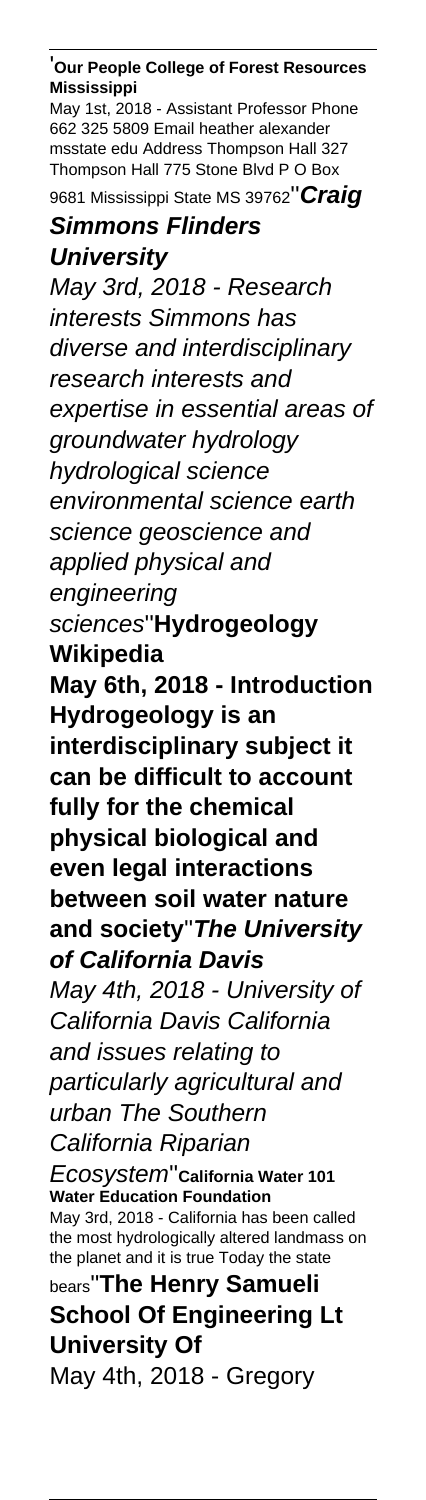Washington Dean 5200 Engineering Hall Undergraduate Counseling 949 824 4334 Graduate Counseling 949 824 8090 Http Www Eng Uci Edu Overview The Academic Mission Of The Henry Samueli School Of Engineering Has Been Developed To Be Consistent With The Missions And Goals Set For It By The State Of California The University Of'

### '**ZHI QING LIN SOUTHERN ILLINOIS UNIVERSITY**

MAY 3RD, 2018 - ZHI QING LIN PH D PROFESSOR CHAIR DEPARTMENT OF ENVIRONMENTAL SCIENCES AMP DEPARTMENT OF BIOLOGICAL SCIENCES COLLEGE OF ARTS AND SCIENCES SOUTHERN ILLINOIS UNIVERSITY EDWARDSVILLE'

### '**CLIMATE CHANGE TRENDS AND IMPACTS ON CALIFORNIA** FEBRUARY 20TH, 2018 - DEPARTMENT OF LAND AIR AND WATER

RESOURCES UNIVERSITY OF CALIFORNIA DAVIS CA 95616 USA''**University of California Merced Wikipedia** May 2nd, 2018 - The University of California Merced UC Merced or UCM is the tenth and newest of the University of California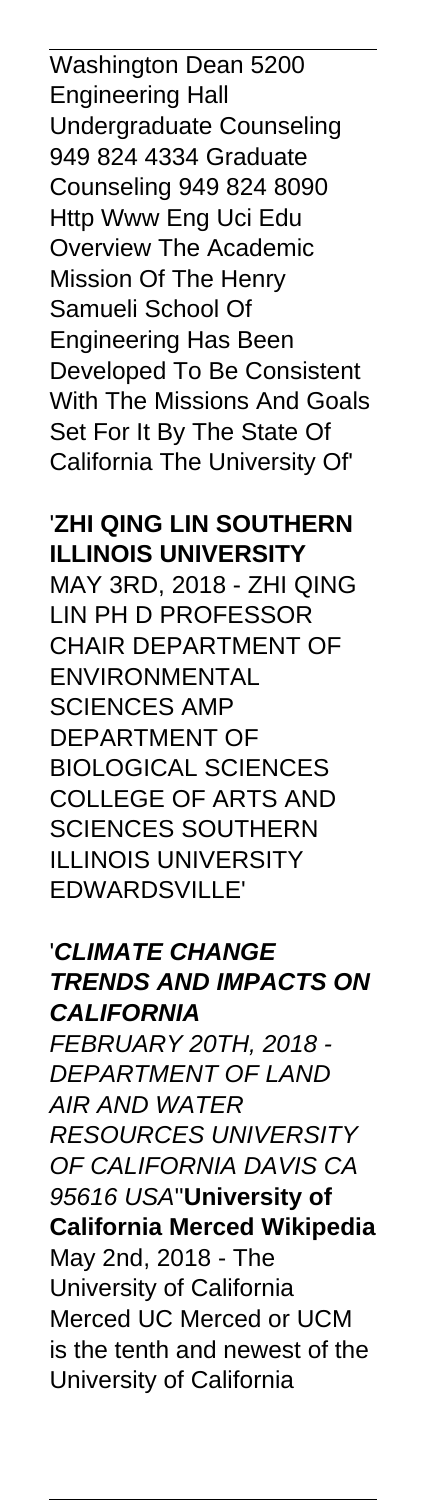campuses It is located in the San Joaquin Valley in Merced County California just northeast of the city of Merced and between Modesto California and Fresno California'

'**meet the staff center for biological diversity may 2nd, 2018 - ileene anderson public lands deserts director senior scientist works to conserve animals and plants and their habitats in the deserts mountains and urban wildland interface of southern and central california**''**Sea Level Rise for the Coasts of California Oregon and** May 6th, 2018 - Sea Level Rise for the Coasts of California Oregon and Washington Past Present and Future 2012 Chapter 6 Responses of the Natural Shoreline to Sea Level Rise'

### '**governmentjobs city state federal amp public sector jobs**

may 2nd, 2018 - find a government job today use our job search engine to browse federal city and state jobs and apply online from entry level to executive find your career''**Mississippi River History Physical Features Culture** May 5th, 2018 - Mississippi

River Mississippi River the